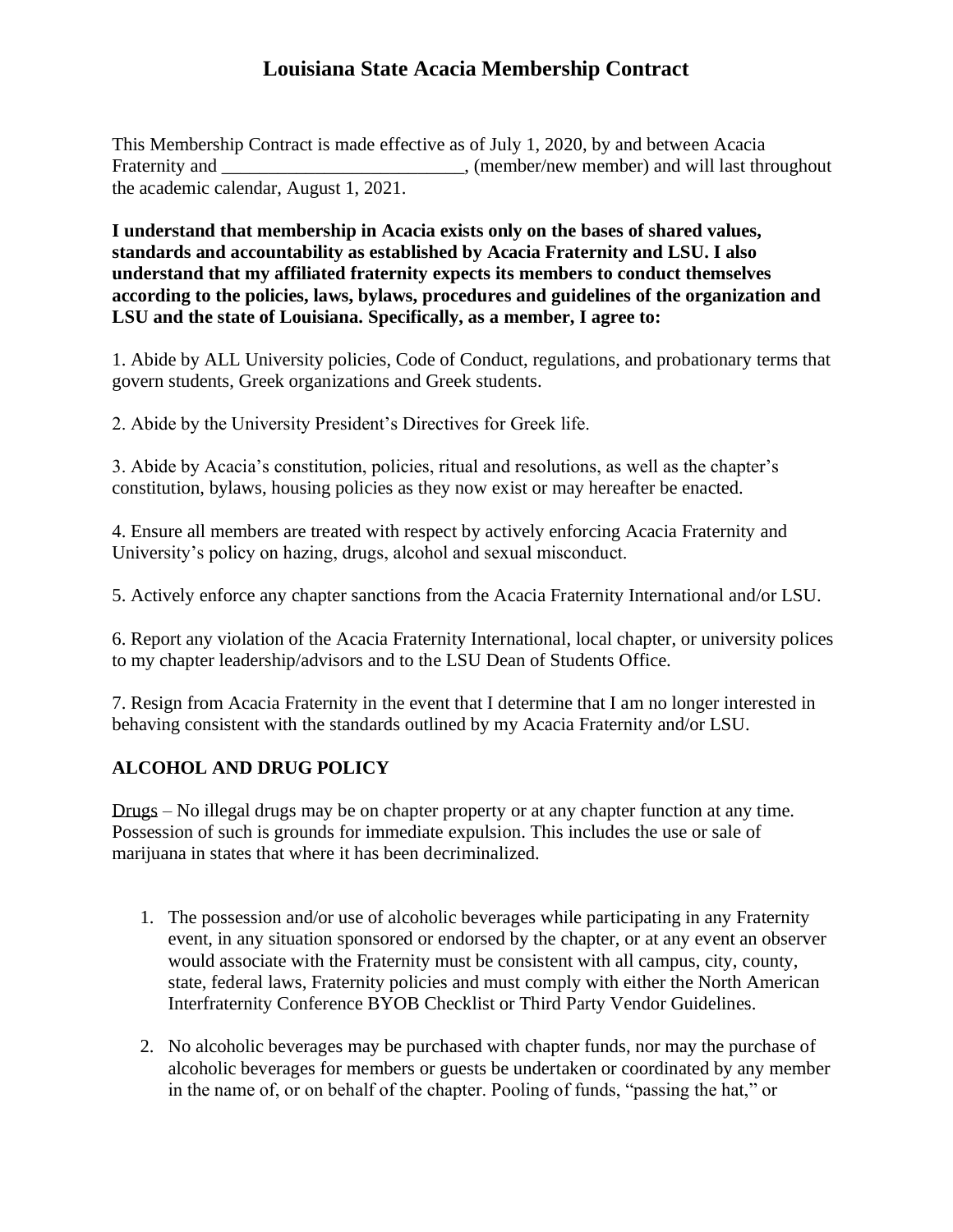# **Louisiana State Acacia Membership Contract**

maintaining "slush funds" is not permitted. The purchase and/or use of a bulk quantity or common source(s) of alcoholic beverages (e.g., kegs, case(s) of beer/wine) is prohibited.

- 3. No Fraternity members, individually or collectively, shall purchase for, serve, or sell alcoholic beverages to any minor (e.g., those under the legal drinking age).
- 4. No chapter can associate the Fraternity's name with any event sponsored by an alcohol distributor, charitable organization, or tavern (tavern is defined as an establishment generating more than half of annual gross sales from alcohol) where alcohol is given away, sold, or otherwise provided to those present.
- 5. No chapter can co-sponsor or co-finance a function where alcohol is purchased by any of the host chapters, groups or organizations.
- 6. No alcohol may be present at any event associated with Fraternity recruitment.
- 7. No alcohol may be present at any "open event" where there is unrestricted access by nonmembers of the Fraternity.
- 8. No member shall permit, encourage or participate in "drinking games." Drinking games include but are not limited to the consumption of shots of alcohol, liquor or alcoholic beverages; the practice of consuming shots equating to one's age; "beer pong;" "century club;" "dares" or any other activity involving the consumption of alcohol which involves duress or encouragement related to the consumption of alcohol.
- 9. No alcohol is allowed at any member development activity or Ritual ceremony. This includes but is not limited to activities associated with "bid night," "big brother – little brother" events or activities, Ritual Rites of Passage and initiation.
- 10. The possession, sale or use of illegal drugs or controlled substances, including prescription drugs obtained without a prescription, is strictly prohibited.

*\_\_\_\_\_\_\_\_\_\_\_\_\_\_\_\_\_\_\_\_\_\_\_\_\_\_\_\_\_\_\_\_\_\_\_\_\_\_\_\_\_\_\_\_\_\_\_\_\_\_\_\_\_\_\_\_\_\_\_\_\_\_\_\_\_\_\_\_* 

*I understand that failure to meet any of the aforementioned obligations of my membership of my organization may result in sanctions from my Acacia Fraternity International, the Louisiana State Chapter, and/or Dean of Students Office to include removal from my Greek organization.* 

*Signature Printed Name Date*